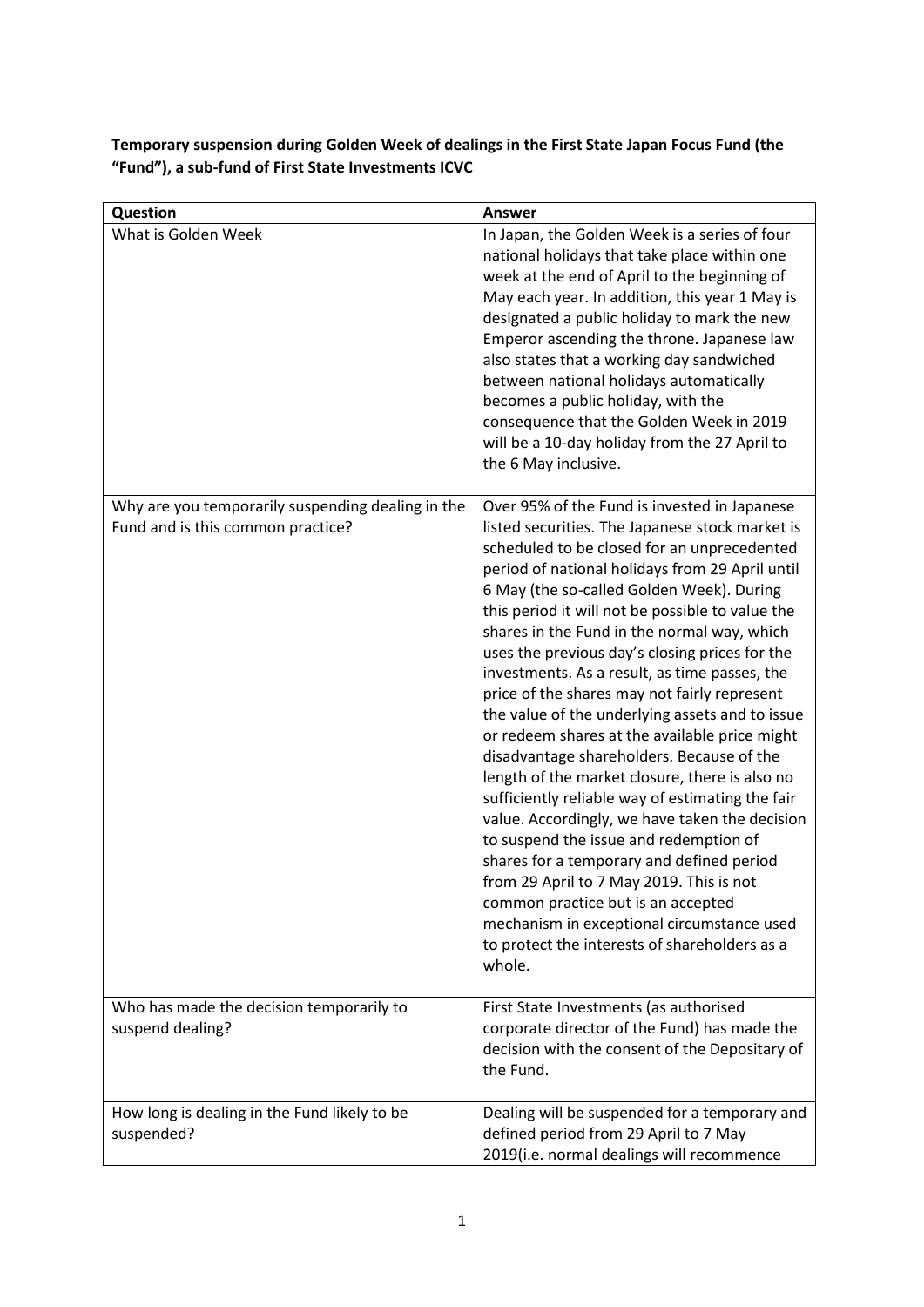|                                                                                                                                         | with effect from the valuation point at 12<br>noon on 7 May 2017).                                                                                                                                                                  |
|-----------------------------------------------------------------------------------------------------------------------------------------|-------------------------------------------------------------------------------------------------------------------------------------------------------------------------------------------------------------------------------------|
| With redemptions suspended may investors still<br>make investments into the Fund?                                                       | Orders placed at or before 12 noon on 6 May<br>2019 will be rejected and will need to be<br>resubmitted. Orders will be processed in the<br>normal way from 12:01 on 6 May 2019.                                                    |
| Will the Fund still be valued during the period of<br>suspended redemptions?                                                            | No - prices will not be published during the<br>period.                                                                                                                                                                             |
| What will happen if unitholders wish to sell shares<br>in the Fund while dealing is suspended?                                          | Requests to sell (redeem) shares received<br>during the period will be rejected and will<br>need to be resubmitted once the Fund re-<br>opens for dealing with effect from the<br>valuation point at 12 noon on 7 May 2019.         |
| What happens if an investor has asked to sell his<br>or her shares before the period, but hasn't yet<br>been paid the sale proceeds?    | Payment of sale proceeds will also be delayed<br>until after the suspension has ended on 7 May<br>2019.                                                                                                                             |
| What price does an investor redeem at if he / she<br>has chosen to submit a redemption request during<br>the Fund's dealing suspension? | A redemption request submitted during the<br>suspension period will be rejected and may be<br>resubmitted from 12:01 on 6 May 2019 when<br>normal dealing processes will recommence.                                                |
| Does it matter whether the Fund is held within an<br>ISA?                                                                               | The manager of the ISA will be treated in the<br>same way as any other investor i.e. the ISA<br>manager will not be able to buy or sell shares<br>on behalf of the ISA during the period.                                           |
| Are there any changes in the way the fund is being<br>managed or its outlook?                                                           | No - the Fund will be managed in the same<br>way without any change, except that trading<br>in underlying investment on the Japanese<br>stock market will not be possible during the<br>Golden Week. There is no change in outlook. |
| Will unit holders continue to receive income<br>payments?                                                                               | No income payments are due to be made<br>during the period.                                                                                                                                                                         |
| If all dealing is suspended, what is the impact upon<br>regular savers?                                                                 | The direct regular savers via First State will not<br>be affected as the savings date does not occur<br>during the period.                                                                                                          |
| What have you done/are you doing to notify<br>unitholders and advisers of the suspension?                                               | We are contacting investors either by post of<br>email where we have contact details. Our<br>distributors, advisers and platform providers<br>are also being contacted.                                                             |
| Does the suspension in dealing in the Fund in any<br>way affect the security of the underlying assets in                                | No - there is not impact on the ownership or<br>security of the underlying assets; it is simply                                                                                                                                     |